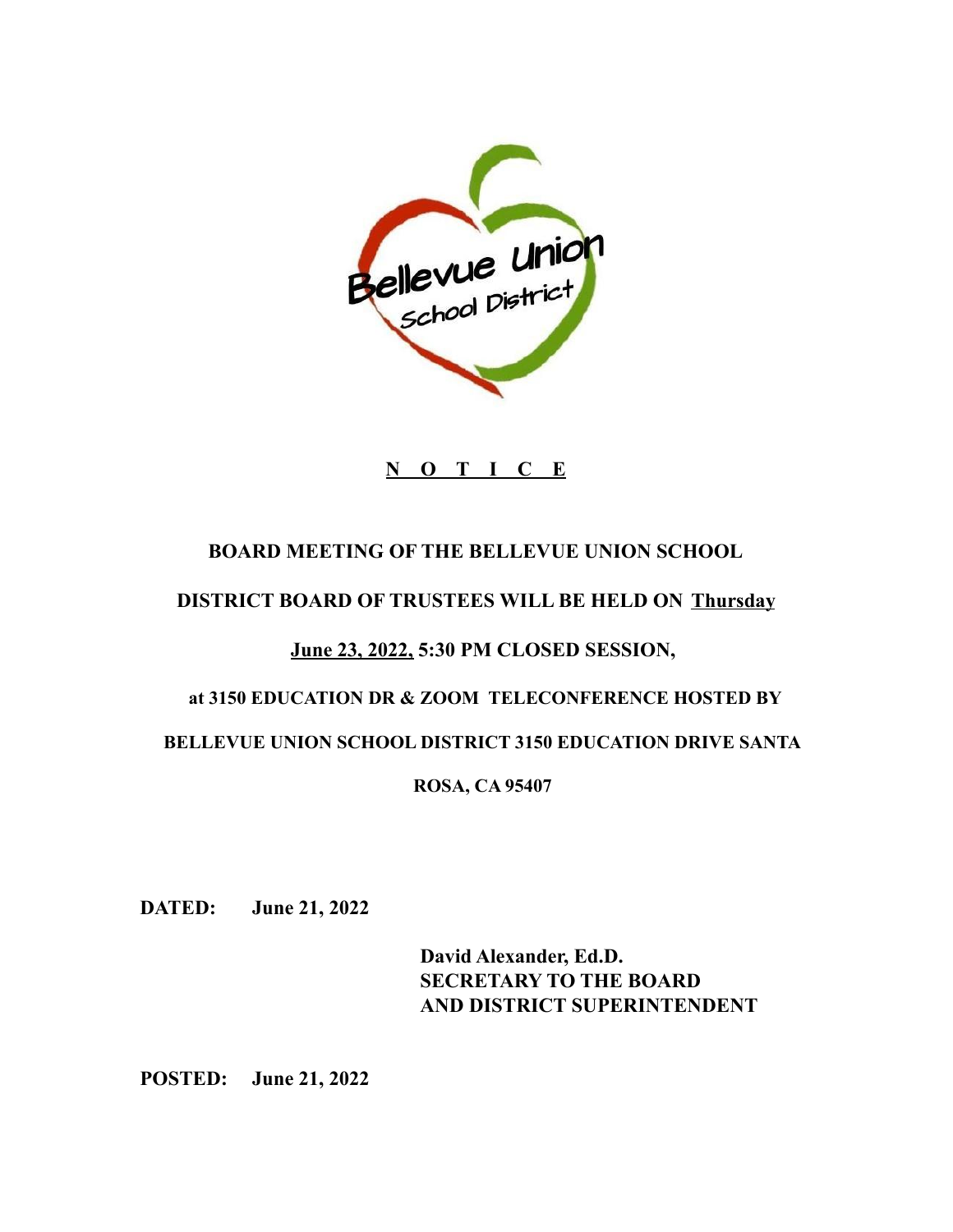#### **BELLEVUE UNION SCHOOL DISTRICT Special Board Meeting In Person At the BUSD District Office 3150 Education Dr & Via Zoom linked on the BUSD Homepage Hosted by Bellevue Union School District Thursday June 23, 2022**

**As authorized by the Governor's Emergency Executive Order issued on March 12, the Bellevue Union School District Board of Education will conduct Board of Education meetings by live video conference until further notice. The meeting will be live streamed live on the District's YouTube page which can be reached via a link from our Bellevue Union School District homepage @ [www.BUSD.org](http://www.busd.org)**

#### **AGENDA**

#### 1. Open Session 5:30

- 1.1. Call to Order
- 1.2. Public Comment on Closed Session Agenda

*The Public is invited to address the Board regarding items that are on the Closed Session Agenda. Speakers are limited to 3 minutes each. Because this is the time for the public to comment, it is our time to hear from you. Although the Board will not respond, we want you to know that we are listening to you carefully.*

*To access the [Public Comment Form](https://docs.google.com/forms/d/e/1FAIpQLScvm9pdLM1gYW2e4OxDdWLZiaW-645cxIh16oQm9dZa3YS4TQ/viewform), please click on the link: [BUSD Digital Comment Form](https://docs.google.com/forms/d/e/1FAIpQLScvm9pdLM1gYW2e4OxDdWLZiaW-645cxIh16oQm9dZa3YS4TQ/viewform) to submit your comment to Moriah Hart prior to the start of the meeting. All comments received prior to the start of the meeting will be shared during the meeting.*

- 2. Adjourn To Closed Session
	- 2.1. Closed Session Agenda 2.1.1. Public Employment § 54957
- 3. Planning

| June 27, 2022 | <b>Special Board Meeting</b><br>(LCAP/Budget Hearing) | 5:30 <sub>pm</sub> | <b>BUSD Districts Office 3150</b><br>Education Drive and To be live<br>streamed on zoom linked from the<br>District's Homepage: www.busd.org |
|---------------|-------------------------------------------------------|--------------------|----------------------------------------------------------------------------------------------------------------------------------------------|
| June 28, 2022 | <b>Regular Board Meeting</b>                          | 5:30 <sub>pm</sub> | <b>BUSD Districts Office 3150</b><br>Education Drive and To be live<br>streamed on zoom linked from the<br>District's Homepage: www.busd.org |

#### *Notice*

 $\_$  , and the set of the set of the set of the set of the set of the set of the set of the set of the set of the set of the set of the set of the set of the set of the set of the set of the set of the set of the set of th

The Bellevue Union School District complies with the Americans with Disabilities Act. Should you require special accommodations, or more information about accessibility, please contact the Superintendent's Office by calling (707)542-5197 x2. All efforts will be *made for reasonable accommodations.*